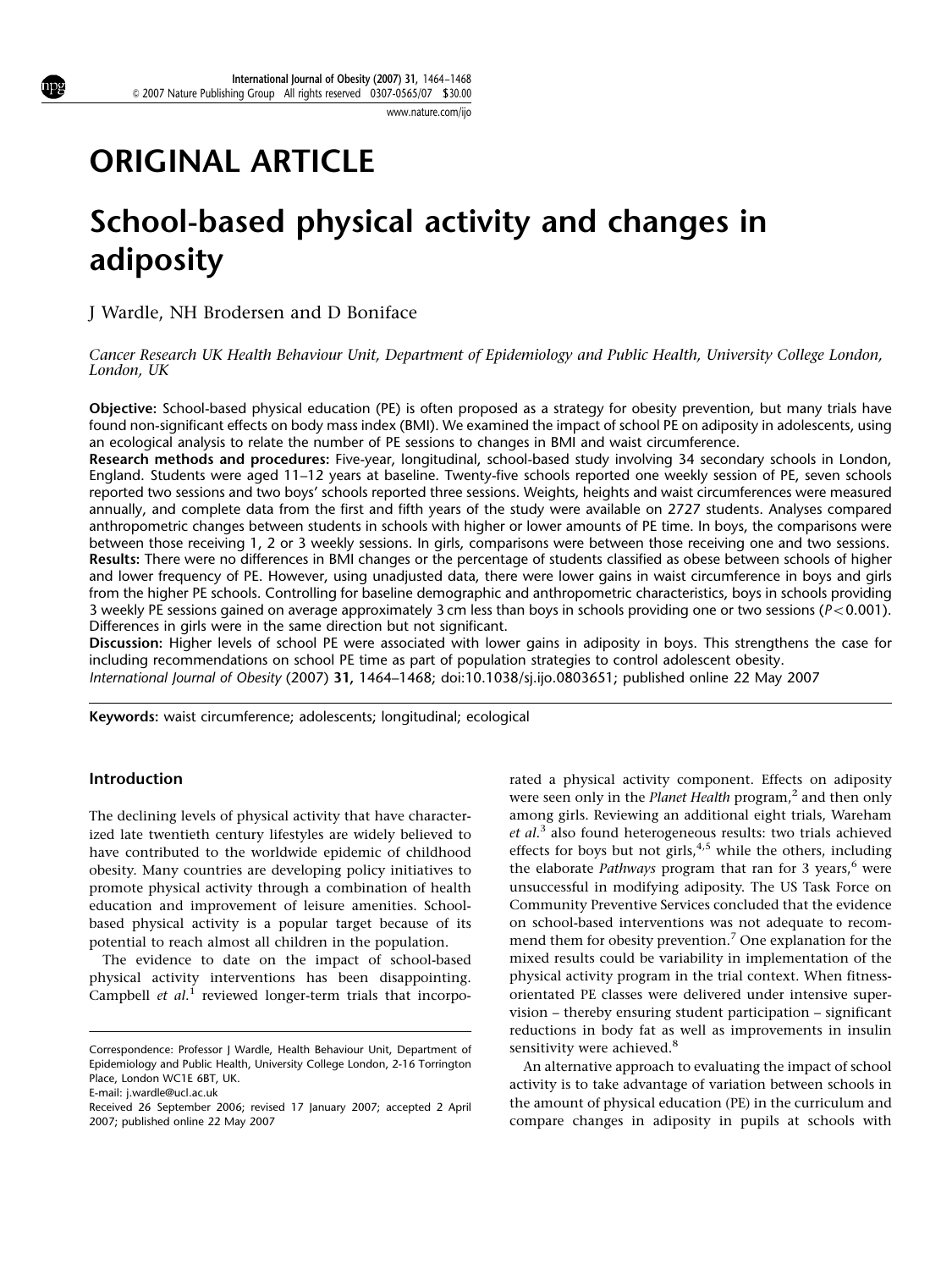higher or lower PE time. This approach lacks the scientific rigor of a controlled trial but has the advantage of ecological validity. Data from a large longitudinal study in the United States were used to examine changes in body mass index (BMI) in kindergarten and first grade in relation to differences in timetabled PE at each stage. $9$  Modeling the association between PE time and weight gain, the results suggested that an hour a week more PE from kindergarten to first grade was associated with a smaller BMI gain in overweight girls, although there was no significant effect in boys or in normal-weight children of either sex. However, this study could have underestimated the effect of school PE by using BMI because it is relatively insensitive to changes in adiposity achieved through physical activity in view of increases in muscle mass. This was highlighted in Carrel et al.<sup>8</sup> intervention, which achieved substantial changes in percentage body fat, while BMI differences were non-significant with a trend towards higher BMI in the intervention group.

We examined changes in waist circumference and BMI over 5 years in relation to the number of scheduled PE classes in students attending schools in London, England, as part of the Health and Behaviour in Teenagers (HABITS) study.

# Methods

#### Setting and participants

The HABITS study is a 5-year cohort study of students attending 36 secondary schools in London, England (see Wardle et al.<sup>10,11</sup> for details) designed to investigate trajectories of smoking and adiposity during adolescence. Eleven of the schools admitted boys and girls and the others were single sex, which is characteristic of the British school system. Data collection started in 1999 with 4320 students in year 7 (age 11–12) and continued annually to year 11 (age 15–16). Two schools withdrew after year 10 because of staff changes at the school. All students registered in the designated school year at the time of data collection were eligible to take part. Parents were informed about the study and given the option to exclude their child. Students were given individual consent forms and informed of their right to withdraw from the study. The study was approved by the University College London/University College London Hospital Medical Ethics Committee.

#### Measures

Anthropometric data were collected by trained researchers who visited the schools annually at the same time of year. Weights and heights were measured to the nearest 0.1 kg and 0.1 cm respectively using TANITA scales and a Leicester freestanding stadiometer, with students wearing light clothing without shoes. Waist measurements were taken under clothes, to the nearest 0.5 cm, as described by McCarthy *et al.*<sup>12</sup> BMI (kg/m<sup>2</sup>) was calculated and overweight and obesity status established from IOTF criteria.<sup>13</sup> BMI standard deviation (s.d.) scores were calculated using the Excel Growth Macro for the British 1990 growth reference curves.14 Waist-for-height was calculated as the ratio of waist divided by height.

PE in the school timetable was established from teachers' and students' reports of the number of PE and games classes a week in year 11. Where available (29 schools) teacher's reports of the number of sessions of PE and games lessons were used to classify the schools; in the remaining five schools the modal student report was used to classify the school. Teacher's reports were only available from year 11, but pupils' reports were available for all years. The correlation across years (from 7 to 11) for pupils' reports was 0.58.

Ethnicity (White, Black or mixed Black; Asian or mixed Asian; other) was based on students' self-report. Students also reported their postcodes, which were matched to enumeration districts to derive an area-based measure of family socioeconomic deprivation, the Townsend index.<sup>15</sup>

#### Statistical analysis

Descriptive analyses were carried out on data obtained from years 7 and 11. Linear mixed models were used for the analyses of association of school PE with measures of adiposity. The models took account of the effect of students' clustering within schools and adjusted for baseline values and confounding factors. Statistical packages SPSS and MLwiN were used.

# Results

In year 7, 84%  $(n = 4320)$  of students registered in the participating schools, took part; 10% of students were absent on the day of data collection and 6% of parents or students declined participation. Of students registered in year 11, 78% completed the data collection with 3% declining and 19% absent on the day of data collection (absences were higher because students were on 'work experience'). A small number declined the anthropometric measurements or had outlying values at one or both time points  $(n=60)$ . Complete anthropometric data for years 7 and 11 were available for 2727 students (1580 boys and 1147 girls) for the analysis of change, representing 67% of students in the 34 schools who were registered in year 7 and still registered in year 11.

Twenty-five schools reported 1 weekly sessions of PE, nine schools reported two sessions, and two boys' schools reported 3 weekly PE sessions. Sociodemographic characteristics of students in higher, medium and lower PE schools are shown in Table 1. There were differences in the ethnic distributions between schools according to levels of PE (boys and girls,  $P < 0.001$ ), although these were greater among girls. Boys at higher PE schools came from slightly less socioeconomically deprived backgrounds  $(P<0.001)$  but there was no significant SES difference between school types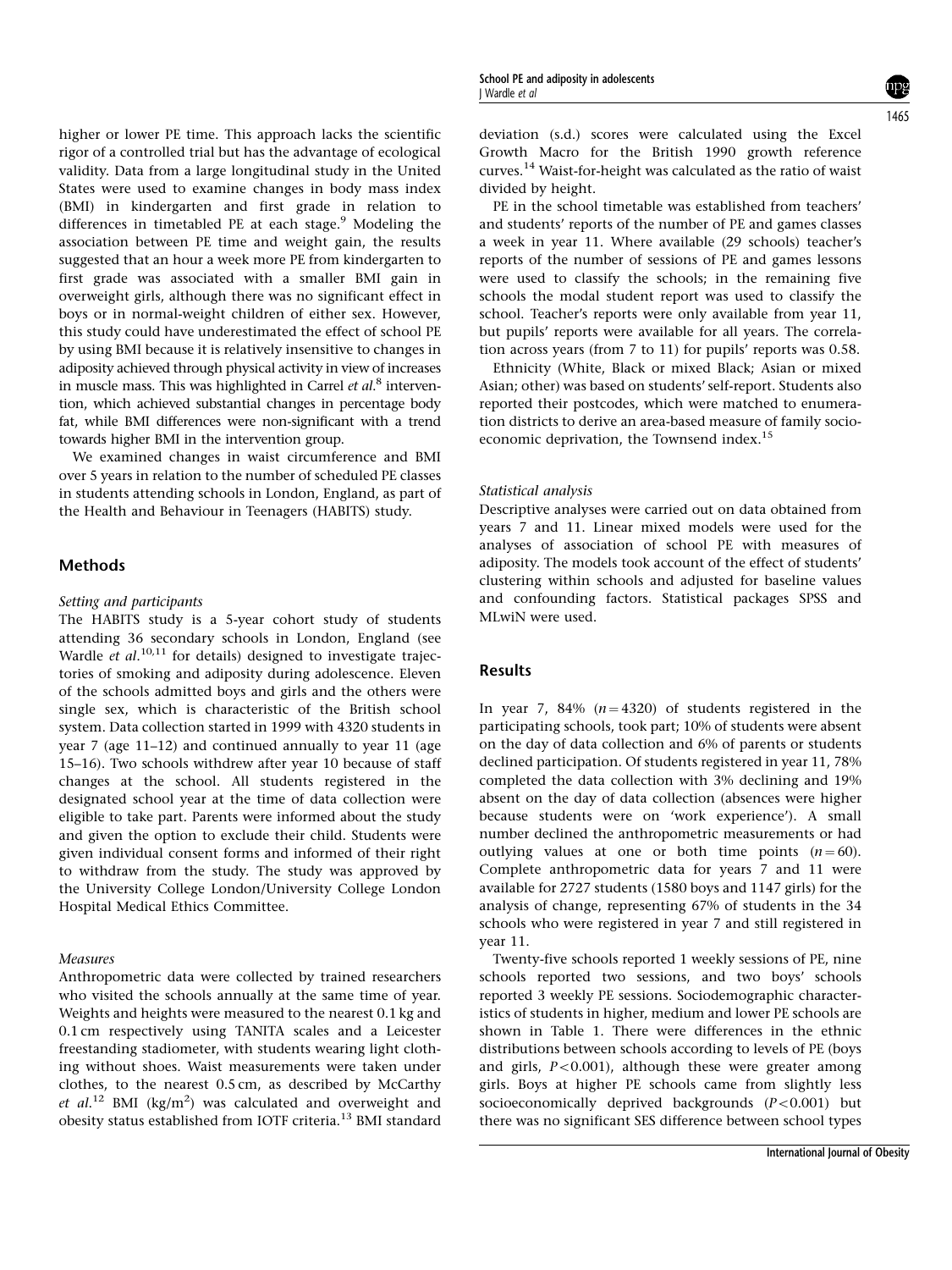| ı |  | I<br>$\sim$ | $\sim$ |
|---|--|-------------|--------|
|---|--|-------------|--------|

|                          | Boys ( $N = 1583$ )              |                                  |                                  | Girls ( $N = 1147$ )             |                                  |
|--------------------------|----------------------------------|----------------------------------|----------------------------------|----------------------------------|----------------------------------|
|                          | $PE = 1$ session<br>$(N = 1185)$ | $PE = 2$ sessions<br>$(N = 231)$ | $PE = 3$ sessions<br>$(N = 167)$ | $PE = 1$ session<br>$(N = 1004)$ | $PE = 2$ sessions<br>$(N = 143)$ |
| Age in year 7            |                                  |                                  |                                  |                                  |                                  |
| Mean                     | 11.76                            | 11.96                            | 11.85                            | 11.83                            | 11.96                            |
| s.d.                     | 0.36                             | 0.32                             | 0.35                             | 0.32                             | 0.33                             |
| Townsend index quintiles |                                  |                                  |                                  |                                  |                                  |
| Mean                     | 2.90                             | 2.45                             | 2.96                             | 3.15                             | 3.18                             |
| s.d.                     | 1.46                             | 1.29                             | 1.26                             | 1.55                             | 1.55                             |
| Ethnicity (%)            |                                  |                                  |                                  |                                  |                                  |
| White                    | 66.9                             | 72.3                             | 57.5                             | 59.5                             | 46.9                             |
| <b>Black</b>             | 20.3                             | 14.7                             | 19.2                             | 26.1                             | 46.2                             |
| Asian                    | 10.7                             | 9.5                              | 19.2                             | 11.3                             | 4.9                              |
| Other                    | 2.0                              | 3.5                              | 4.2                              | 3.1                              | 2.1                              |

Table 1 Demographic characteristics for pupils completing both years of data collection

for girls. Boys and girls attending the higher PE schools were about a month older  $(P<0.001)$ , because of slight differences in the timing of the visits in the school year.

Baseline (year 7) values of age, waist circumference, BMI and the proportion of pupils obese are shown in Table 2. Boys attending schools providing 3 weekly PE sessions had larger waist circumferences  $(P<0.001)$ . Mean BMI and the proportions obese in year 7 did not differ between the types of school for either boys or girls.

Unadjusted anthropometric values for year 11 (Table 2) indicate that mean waist circumference increases were 0.97 cm smaller in boys in schools with two PE sessions compared to schools with one session and 4.35 cm smaller in schools with three PE sessions; while the difference for girls was 1.07 cm less in schools with two PE sessions rather than one. BMI increases from years 7 to 11 were very slightly, but non-significantly, lower in the low PE schools. The analyses were repeated using BMI s.d. scores, with the same pattern of results (data not shown). The proportion of students with BMI in the IOTF overweight or obese categories were slightly lower in boys from high exercise schools, but the pattern was reversed in girls and effects were not significant in either group.

Final values for mean waist circumference in year 11 were calculated after adjustment for age, initial values of waist circumference, SES (for boys) and ethnic group (for girls). Adjusted figures show that boys attending schools with one, two or three sessions of PE a week achieved waist circumferences of  $78.79 \text{ cm}$  (s.e.  $= 0.30$ ),  $78.07 \text{ cm}$  (s.e.  $= 0.63$ ) and 75.05 cm  $(s.e. = 0.81)$  respectively. After adjustment, boys from the three-session schools had significantly smaller waists than boys from other schools  $(P=0.001)$ . After adjustment, the difference for girls for one compared to two sessions of PE was not significant; adjusted means were 74.47 cm  $(s.e. = 0.35)$  vs 73.38 cm  $(s.e. = 0.76)$  respectively  $(P = 0.235)$ . Analyses using waist-for-height gave a similar pattern of results with similar levels of statistical significance

for boys and girls. The effect of school PE was the same for students initially above or below the 85th centile for waist circumference and similar for normal-weight pupils compared with those who were overweight or obese, although power was limited for these subgroup analyses.

There were no significant effects of school PE on changes in BMI or in BMI s.d. scores, either in boys or girls, or among overweight and obese compared with normal-weight pupils. School PE also had a negligible and non-significant effect on the probability of becoming obese.

# **Discussion**

These results provide some encouragement for promoting school-based physical activity as a means of controlling gains in adiposity in adolescence, at least for boys. A difference of around 4.5 cm in the 4-year waist circumference gain between schools with highest and lowest PE provision emerged for boys in this study and remained significant after controlling for demographic characteristics and initial waist size. While there are no algorithms to translate waist circumference to fat mass in adolescents, there can be no doubt that this is a positive effect and likely to improve health outcomes. Waist circumference has been shown to provide information on coronary artery risk factors in children and adolescents beyond that provided by BMI alone.16,17

We found no effects of school activity on BMI or BMI s.d. scores, nor any significant differences in the development of obesity as indexed by the IOTF criteria. The most likely explanation is that exercise increases muscle mass and this offsets the effects of fat loss on weight and BMI; an effect also observed in other studies of physical activity.<sup>8,18</sup>

We analyzed the results separately by gender because of previous findings of stronger effects either in girls<sup>2,9</sup> or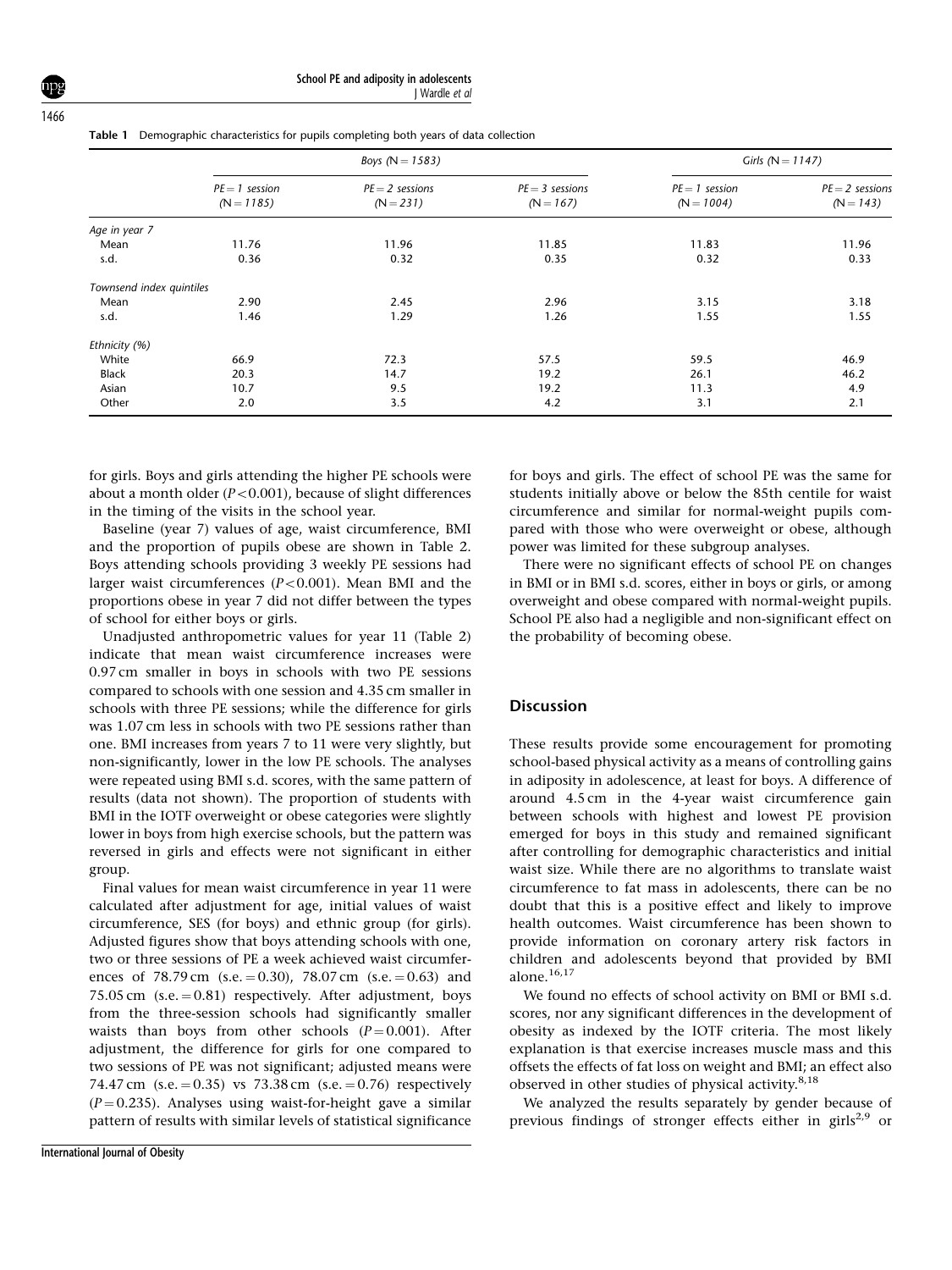Table 2 Anthropometric data (unadjusted) for pupils completing both years of data collection according to the number of weekly PE sessions

|                           |                                  | Boys ( $N = 1542$ )              |                                  |                                  | Girls ( $N = 1147$ )             |  |
|---------------------------|----------------------------------|----------------------------------|----------------------------------|----------------------------------|----------------------------------|--|
|                           | $PE = 1$ session<br>$(N = 1185)$ | $PE = 2$ sessions<br>$(N = 231)$ | $PE = 3$ sessions<br>$(N = 167)$ | $PE = 1$ session<br>$(N = 1004)$ | $PE = 2$ sessions<br>$(N = 143)$ |  |
| Waist year 7              |                                  |                                  |                                  |                                  |                                  |  |
| Mean                      | 66.99                            | 68.69                            | 69.29                            | 67.58                            | 68.57                            |  |
| s.d.                      | 7.87                             | 7.56                             | 7.79                             | 8.27                             | 7.94                             |  |
| Waist year 11             |                                  |                                  |                                  |                                  |                                  |  |
| Mean                      | 78.49                            | 79.21                            | 76.44                            | 74.58                            | 74.55                            |  |
| s.d.                      | 9.59                             | 8.46                             | 8.80                             | 9.10                             | 8.98                             |  |
| Waist change (years 7-11) |                                  |                                  |                                  |                                  |                                  |  |
| Mean                      | $+11.50$                         | $+10.52$                         | $+7.14$                          | $+7.01$                          | $+5.98$                          |  |
| s.d.                      | 6.50                             | 6.23                             | 7.14                             | 6.40                             | 6.43                             |  |
| BMI year 7                |                                  |                                  |                                  |                                  |                                  |  |
| Mean                      | 18.80                            | 19.01                            | 19.03                            | 19.73                            | 20.23                            |  |
| s.d.                      | 3.21                             | 3.08                             | 2.93                             | 3.63                             | 3.94                             |  |
| BMI year 11               |                                  |                                  |                                  |                                  |                                  |  |
| Mean                      | 21.74                            | 21.92                            | 21.75                            | 22.58                            | 22.85                            |  |
| s.d.                      | 3.72                             | 3.60                             | 3.50                             | 3.97                             | 4.51                             |  |
| BMI change (years 7-11)   |                                  |                                  |                                  |                                  |                                  |  |
| Mean                      | $+2.94$                          | $+2.91$                          | $+2.73$                          | $+2.85$                          | $+2.62$                          |  |
| s.d.                      | 2.08                             | 1.96                             | 2.36                             | 2.28                             | 2.43                             |  |
| Weight status year 7 (%)  |                                  |                                  |                                  |                                  |                                  |  |
| Normal                    | 80.6                             | 80.0                             | 77.8                             | 73.6                             | 69.0                             |  |
| Overweight                | 15.4                             | 16.1                             | 19.2                             | 21.0                             | 23.2                             |  |
| Obese                     | 4.0                              | 3.9                              | 3.0                              | 5.3                              | 7.7                              |  |
| Weight status year 11 (%) |                                  |                                  |                                  |                                  |                                  |  |
| Normal                    | 79.2                             | 77.8                             | 80.8                             | 72.9                             | 73.9                             |  |
| Overweight                | 14.7                             | 16.5                             | 15.0                             | 20.5                             | 16.2                             |  |
| Obese                     | 6.1                              | 5.7                              | 4.2                              | 6.5                              | 9.9                              |  |

boys.<sup>4,5</sup> Our results resemble the M-Span study,<sup>4</sup> which examined the effects of increased opportunities for activity in school and found reduced adiposity in boys but not girls. One explanation for the sex difference could be that many adolescent girls try to avoid PE, so greater opportunities for activity, or even timetabled PE, are not necessarily reflected in higher levels of activity.<sup>19</sup> Unfortunately, we do not have data on compliance with timetabled PE. In the two studies that found stronger effects in girls, one was a multifactorial intervention<sup>2</sup> and the authors attributed the effects to reductions in time spent in sedentary pastimes (TV time) and not increases in physical activity. The other was similar to the present study in examining routine PE provision in schools,<sup>9</sup> but the significant effects were restricted to overweight girls. The authors offered no explanation for the gender difference but hypothesized that overweight children have more scope to benefit because they are more sedentary. The different results of these two studies could be related to age differences: theirs was with 5–7 years old, while ours was in adolescents.

Imputing causal processes from ecological data is difficult. This study, like others that take advantage of naturally occurring differences in exposures, can only contribute circumstantial evidence. In the present dataset, there were differences in the student mix in the high and low PE schools. Black girls and higher SES boys were more likely to attend higher PE schools. There were also small age differences related to the time of year that the schools were visited. Partly related to the age, SES and ethnic differences, students in higher PE schools had slightly larger waists and BMI's at the start of the study. We controlled for these factors in the analysis, but statistical control is an imperfect substitute for random allocation. Nonetheless, in collating evidence to support policy level initiatives for obesity prevention, a range of types of data have to be used, among which ecological data have a contribution to make.

The present results, from a large longitudinal study with good response rates, point to the value for obesity prevention of increasing timetabled physical activity, particularly for boys. The poor results for girls in our study and others highlight the need for new ideas on how to achieve and maintain high levels of activity in adolescents.